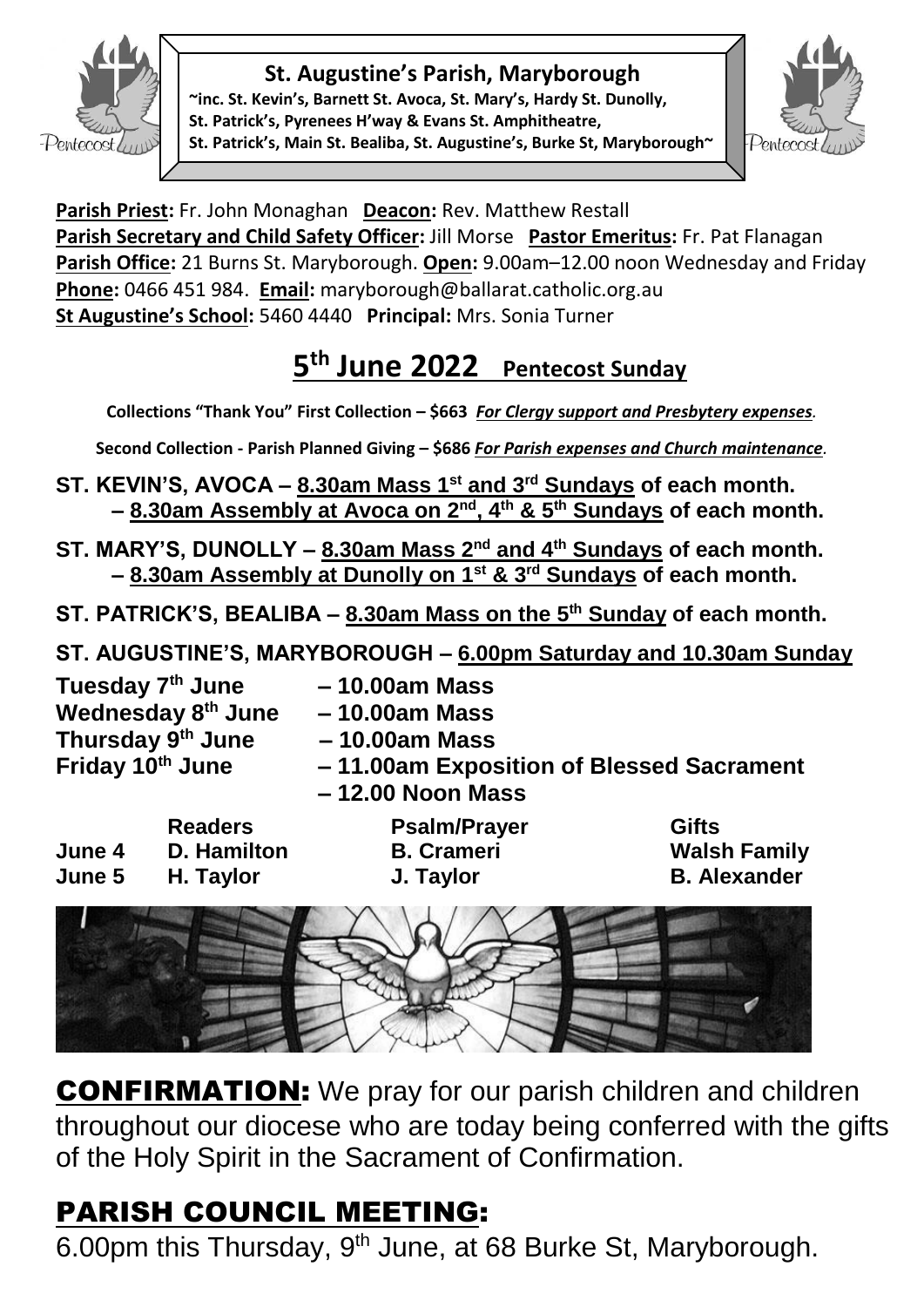HARRIET JOY SOLOMANO RIP: We pray for Harriet of Talbot who died peacefully on 29<sup>th</sup> May aged 91. Beloved wife of Les (dec.) and loved mother of Lorraine, Jeffrey, Ivan, Valmai, Malcolm, Annette and Neil. Harriet's funeral was at the Wagstaff chapel on Thursday. Condolences to her family including to Neil's partner Rhonda Dam.

FR JOHN JOSEPH READMAN RIP: Fr John from Bealiba was ordained with Fr Dan Arundell at St Pat's Cathedral, Ballarat on 22<sup>nd</sup> July 1956 and served as a priest of the Sale Diocese. His Funeral Mass was celebrated at St Agatha's church, Cranbourne on Friday followed by his burial at Cranbourne cemetery. Condolences to his sister, Margaret Smith, and other relatives in our parish.

**DAMIAN JOSEPH BROWNE:** We pray for Damian of Joel South, son of Dominic and Maureen, who died tragically in a farm accident at Crowlands on 25th May, aged 54. Mass was celebrated for Damien at St Francis of Assisi church, Landsborough last Sunday.

MATT'S ORDINATION 22<sup>nd</sup> JULY 2022: We continue to pray for Matt Restall and his fellow deacon, Bill Lowry, as they prepare to be ordained priests for our diocese on Friday 22<sup>nd</sup> July 2022 Ballarat.

**PRAYER FOR VOLUNTEERS:** We pray for all who volunteer in our communities and parishes in a multitude of ways. May we value the many talents and gifts God has given them. For all your gifts, given to us out of love, we thank you, God of all goodness. Amen.

**WALKING IN THE SPIRIT:** We are invited to make a prayerful journey towards the Second Assembly of the Plenary Council through the "Walking in the Spirit" prayer campaign that began on April 17 and continues until the Second Assembly, which opens on Sunday, July 3. Resources and other information can be found at: [www.plenarycouncil.catholic.org.au/walkinginthespirit/](http://www.plenarycouncil.catholic.org.au/walkinginthespirit/)

### **Remembering those who have died:**

**We pray for Damian Browne, Harriet Solomano and Fr John Readman who died recently and those whose anniversaries are at this time: Pat Balfour, Michael Alexander, Grace Whitlock, Mary Clegg, Jack Scarce, Alan Dellavedova, Eileen Williams, Marie Taylor, Katherine Daly, Robyn de Castel, Cecil Tardrew, Irene Jess, Margaret Gliesher, William Corcoran Snr., Lillian O'Shannassy, William Daniel O'Shannassy, Halley Joy Arrowsmith, Stella Bone, John Devine and Mary Cochrane.**